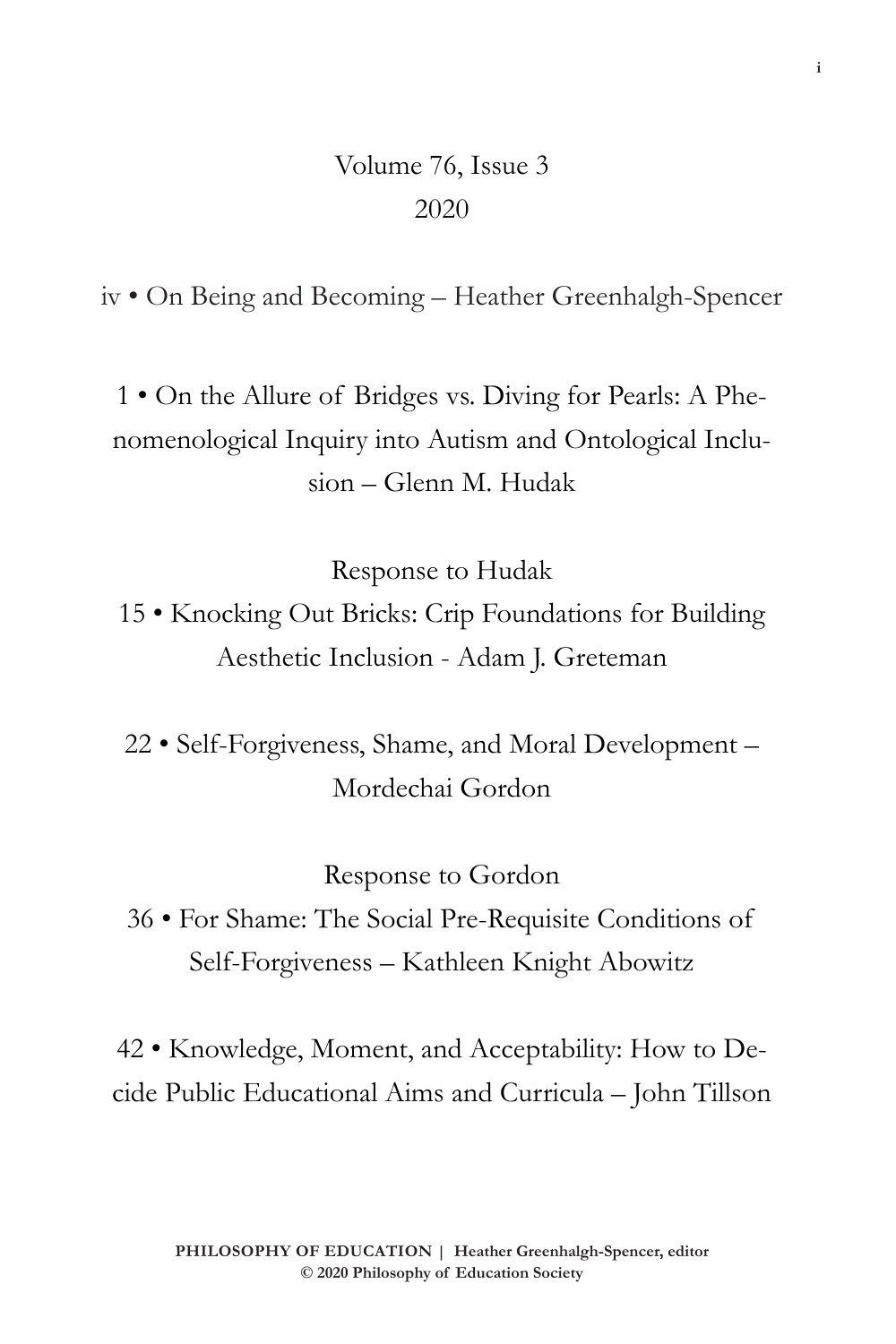Response to Tilson 56 • Pragmatic Perfectionism – Alexander M. Sidorkin

61 • The Touch of the Present: Educational Encounters and Processes of Becoming - Sharon Todd

Response to Todd 75 • A Touch in the Present: Reactions and Rhizomes - Heather Greenhalgh-Spencer

80 • Toward a Phenomenology of the Mistake: A Reading of Plato's *Meno* - Itamar Manoff

Response to Manoff

93 • For Philosophy, Mistakes are Enough - Darryl M. De Marzio

> 98 • Why Does Socrates Shame Thrasymachus? - Mason Marshall

> > Response to Marshall

111 • Should Socrates Shame Thrasymachus? The Gap Between What a Teacher Intends and What a Student